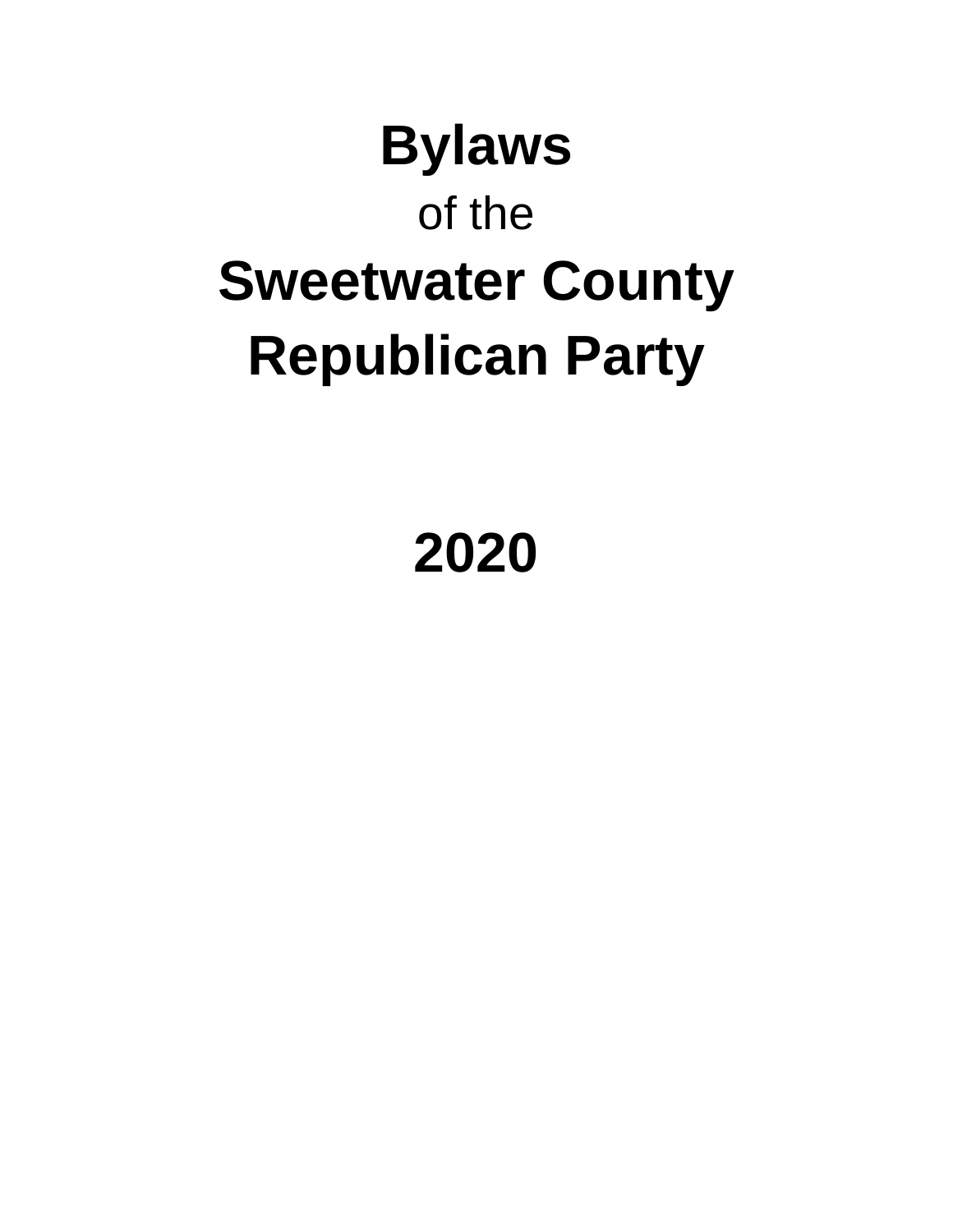## **Table of Contents**

| <b>Article I - The Republican Party</b>                  | 3  |
|----------------------------------------------------------|----|
| Membership                                               | 3  |
| Governance                                               | 3  |
| Role                                                     | 3  |
| <b>Article II - Procedure And Definition</b>             | 4  |
| <b>Article III - County Central Committee</b>            | 5  |
| Membership                                               | 5  |
| Meetings                                                 | 5  |
| Powers                                                   | 6  |
| Quorum                                                   | 6  |
| <b>County Party Vacancies</b>                            | 6  |
| <b>Officers And Terms Of Office</b>                      | 7  |
| <b>Duties Of Officers</b>                                | 7  |
| <b>County Committees</b>                                 | 8  |
| Voting                                                   | 8  |
| <b>Conduct Of County Central Committee Meetings</b>      | 8  |
| <b>Proxy Votes</b>                                       | 9  |
| <b>Article IV - County Convention</b>                    | 9  |
| Membership                                               | 9  |
| <b>Precinct Caucus</b>                                   | 9  |
| Apportionment Of Precinct Delegates To County Convention | 10 |
| <b>Conduct Of Precinct Caucuses</b>                      | 10 |
| Meeting                                                  | 11 |
| Notice Of Meeting                                        | 11 |
| Powers                                                   | 11 |
| <b>Conduct Of County Convention</b>                      | 11 |
| Committees                                               | 12 |
| <b>Order Of Business</b>                                 | 13 |
| <b>Roll Call Votes</b>                                   | 13 |
| National Delegates And Alternates                        | 13 |
| <b>Article V - Ratification And Amendments</b>           | 15 |
| Ratification                                             | 15 |
| Amendments                                               | 15 |
| <b>Article VI - Severability</b>                         | 15 |
| <b>Article VII - Certification</b>                       | 15 |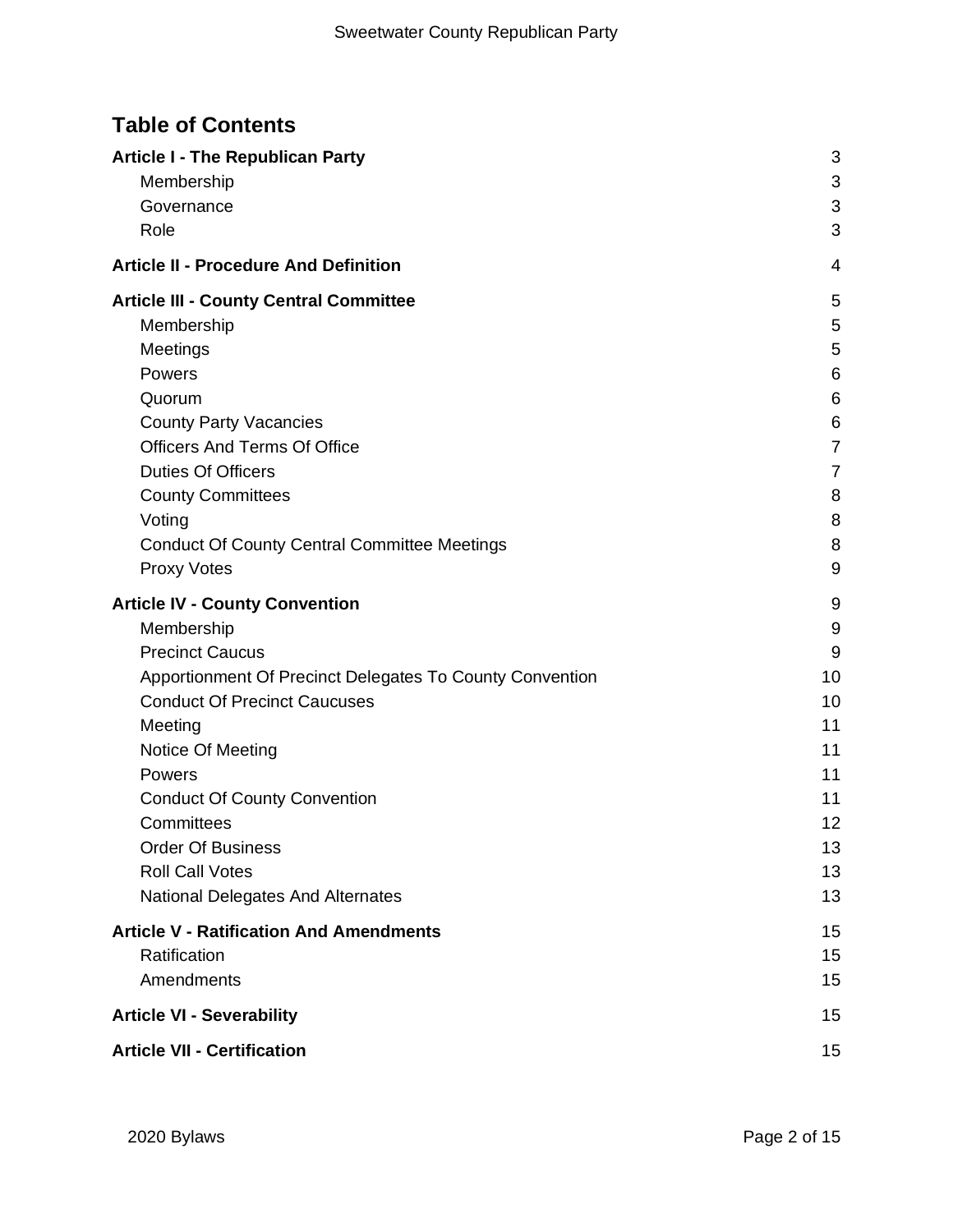## <span id="page-2-0"></span>Article I - The Republican Party

## <span id="page-2-1"></span>1. Membership

The Sweetwater County Republican Party shall be composed of all registered Republicans in the Sweetwater County.

#### <span id="page-2-2"></span>2. Governance

The Delegates at the County Convention of the Sweetwater County Republican Party shall be the governing body of the Party. At all other times the County Central Committee shall be the governing body.

## <span id="page-2-3"></span>3. Role

The role of the Sweetwater County Republican Party is: to recruit citizens to join the Republican Party; to establish the Platform of the Sweetwater County Republican Party; to achieve the election of Republican candidates who substantially uphold the platform of the Sweetwater County Republican Party and the Wyoming Republican Party and to conduct the business of the Sweetwater County Republican Party.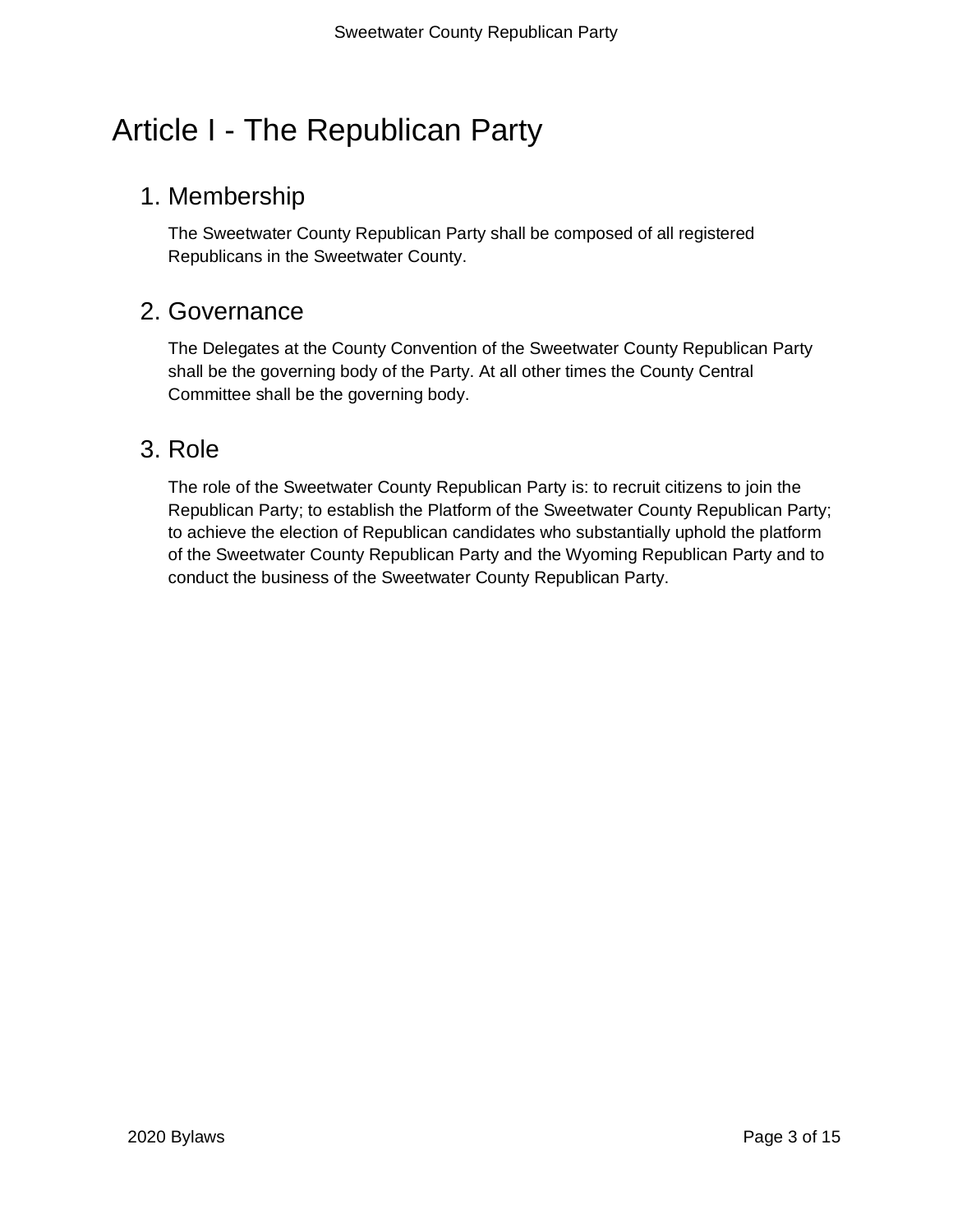## <span id="page-3-0"></span>Article II - Procedure and Definition

- 1. All meetings and conventions shall be governed by Robert's Rules of Order.
- 2. The use of the masculine shall be deemed to include the feminine gender.
- 3. At least two (2) tellers shall be appointed by the Chairman of a meeting or convention for all forms of voting requiring a count of individual votes.
- 4. Wherever the term "casting lots" appears in these bylaws, it means the flipping of coins or the drawing of names to determine the outcome of a vote.
- 5. The unit rule method of voting is defined as:
	- a. Permitting a delegate to vote on an issue on behalf of other delegate; or,
	- b. Binding a delegate to vote in any particular manner; or,
	- c. Any device which would cast a vote to the delegation as a block rather than pursuant to the wishes of the individual delegates.
- 6. The term proxy as used in these Bylaws shall require a written document, bearing the signature of the qualified voter, specifying the identity of the authorized substitute voter and the specific meeting at which the substitution is authorized. A proxy shall be delivered in original or by facsimile to the presiding officer prior to the authorized substitute casting any vote.
- 7. A resolution is defined as a formal expression of opinion, intent, call to action or an expression of firmness of purpose.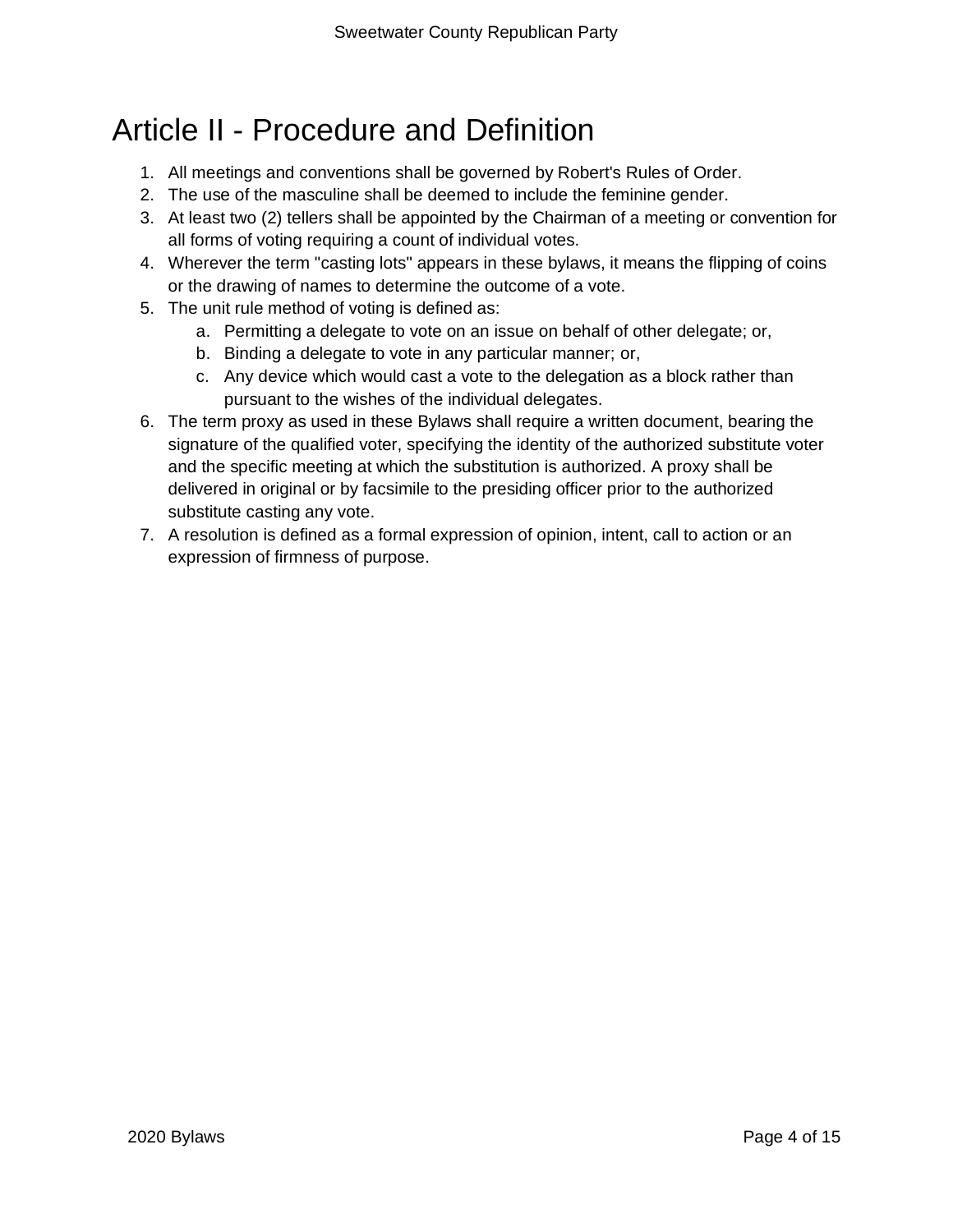## <span id="page-4-0"></span>Article III - County Central Committee

## <span id="page-4-1"></span>1. Membership

- a. The Republican Central Committee of Sweetwater County shall consist of the properly elected or appointed Republican Precinct Committeemen and Committeewomen in the County who shall hold office for a term of two (2) years or until their successors have been properly elected or appointed. Each precinct shall elect one (1) Committeeman and one (1) Committeewoman for each two hundred fifty (250) votes or major fraction thereof cast for the Republican candidate for U.S. Representative in the last general election, but provided no precinct shall be entitled to less than one (1) Precinct Committeeman and one (1) Precinct Committeewoman.
- b. Precinct Committeemen and Committeewomen shall be electors registered in the Party and shall reside in the precinct.
- c. If a precinct boundary line is changed for any reason, the County Commissioners shall determine the number of Precinct Committeemen and Committeewomen to which the affected precinct is entitled.
- d. All County Central Committee members in office on the date that notice of a County Central Committee meeting is published shall be allowed to vote at the meeting.
- e. The term of office for all precinct committeemen and committeewomen shall be two (2) years and shall begin on the first Monday in January of the year following their election.

## <span id="page-4-2"></span>2. Meetings

- a. The County Central Committee shall meet as follows:
- b. Within thirty (30) days after the County Chairman has received notice from the County Clerk that all of the County Central Committee members have been certified elected, for the purpose of organization. The meeting shall be held at the time and place determined by the County Chairman.
- c. During the month of March of each odd numbered year at the County seat. The County Chairman shall deposit notice of the March meeting of each odd numbered year in the office of the County Clerk not less than ten (10) days before this meeting. The County Chairman shall publish a notice of the March meeting of the County Central Committee in a newspaper or other media outlet of general county circulation not less than ten (10) days prior to the meeting.
- d. At other times and places as may be determined by the County Chairman or the County Executive Committee.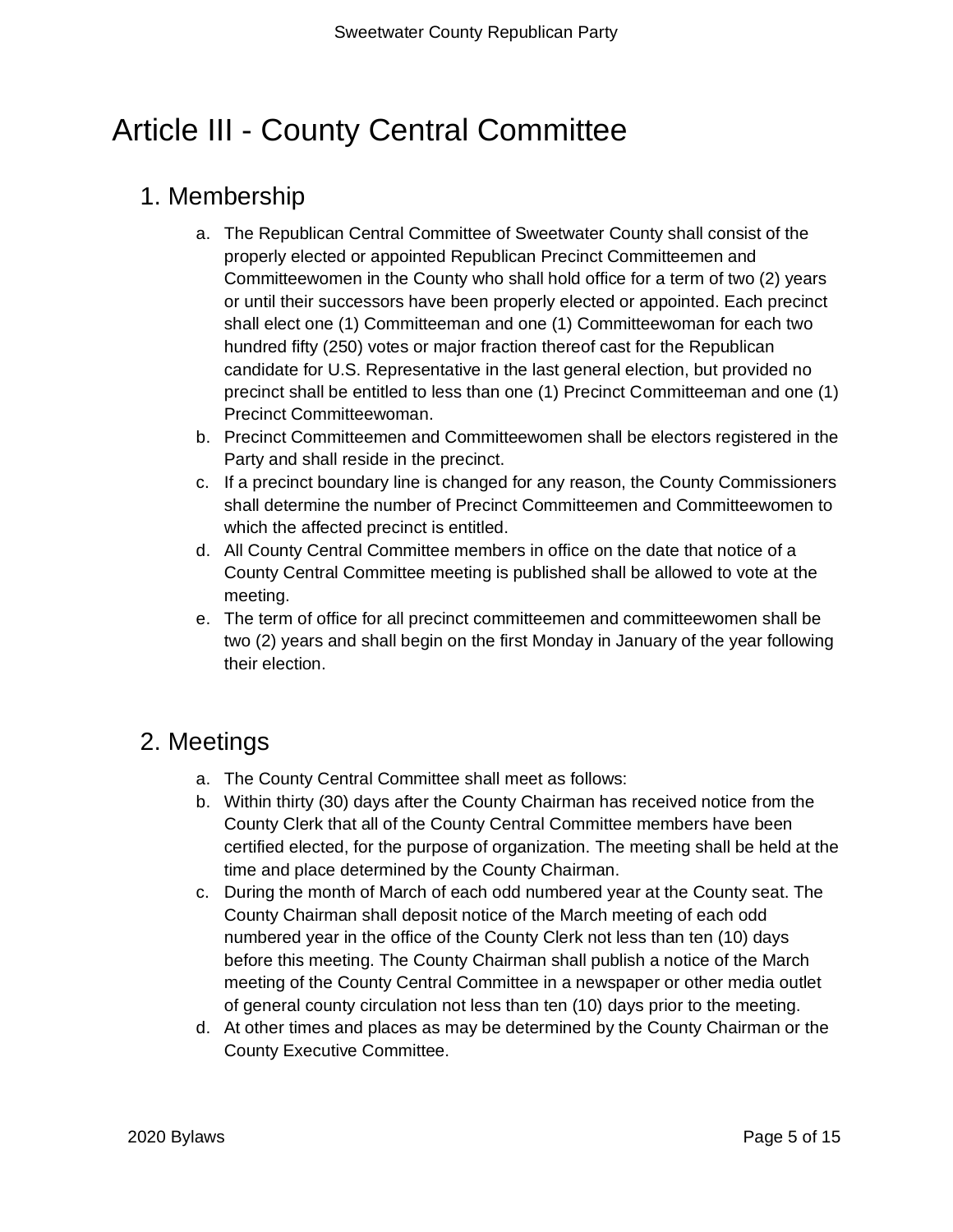- i. The County Chairman shall publish a notice of all other meetings of the County Central Committee in a newspaper of general county circulation not less than two (2) days prior to a meeting.
- ii. Meetings of the County Central Committee may be called by the County Chairman or upon written request of twenty five percent (25%) of the County Central Committee members.

#### <span id="page-5-0"></span>3. Powers

a. The County Central Committee shall exercise those powers conferred upon it by law and state and County Bylaws. The County Central Committee is empowered to determine policy, to make rules, to settle disputes, and to perform all functions necessary to further the interests of the Wyoming Republican Party.

#### <span id="page-5-1"></span>4. Quorum

a. Those members of the County Central Committee attending either in person or by proxy, a properly called meeting of the County Central Committee shall constitute a quorum and be entitled to vote on the issues before the meeting.

## <span id="page-5-2"></span>5. County Party Vacancies

- a. A vacancy in the County Central Committee or among its officers shall occur in case of death, resignation, removal of residence from the precinct or county, inability to act, as determined by the County Central Committee, or failure to elect at a regularly scheduled election.
- b. A vacancy in the office of Precinct Committeeman or Precinct Committeewoman shall be filled by appointment of a registered Republican resident in the precinct in which the vacancy exists. This appointment is made by the County Executive Committee. The replacements shall serve until the next regular election for Precinct Committeeman or Precinct Committeewoman and shall be entitled to vote on all issues coming before the County Central Committee.
	- i. The County Chairman shall submit the name of the new Precinct Person to the State Party and the County Clerk within 15 days of their appointment.
- c. The Vice Chairman shall become the County Chairman in the event of a vacancy in the office of County Chairman.
- d. The County Central Committee shall appoint a successor to fill a vacancy in the office of County Vice Chairman.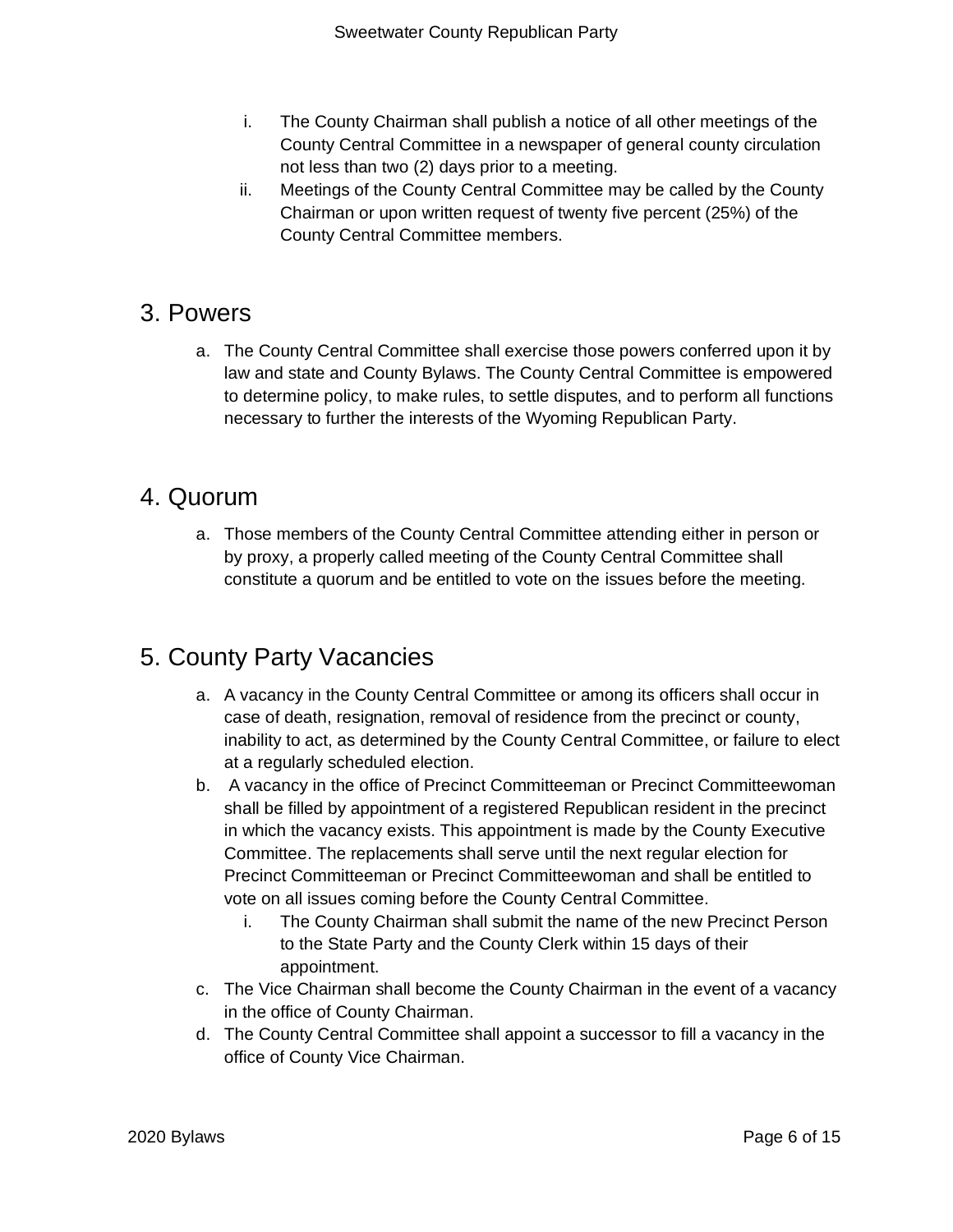- e. The County Chairman shall appoint successors to fill vacancies in the office of County Secretary or County Treasurer.
- f. A vacancy in the office of State Committeeman or State Committeewoman shall be filled by election by the County Central Committee within thirty (30) days of the vacancy.

## <span id="page-6-0"></span>6. Officers and Terms of Office

- a. The County Chairman, Vice Chairman, State Committeeman and State Committeewoman shall be elected by the County Central Committee at its March meeting in the odd numbered years to serve for a term of two (2) years. The County shall immediately notify the State Chairman in writing of the names and addresses of persons elected to the offices of County Chairman, State Committeeman and State Committeewoman.
- b. The County Secretary, County Treasurer, other committee chairmanships and positions created by the County Central Committee shall be appointed by the County Chairman. The appointments of County Secretary and County Treasurer shall take place within thirty (30) days after election of the County Chairman.
- c. None of the foregoing officers, committee chairmen or committee members need be members of the County Central Committee, but each must be registered in the Party and a resident in the County.
- d. Any county officer of the County Republican Party may be removed for cause from their position by a vote of two thirds majority of the County Central Committee represented at a properly called meeting.

## <span id="page-6-1"></span>7. Duties of Officers

- a. County Chairman. In addition to the duties with which he is charged by statute, the County Chairman shall be the chief executive officer of the County Republican Party in his County and shall preside over all meetings of the County Executive Committee, County Convention, and County Central Committee. He shall carry out policies established by the County Central Committee and shall have all general powers of administration customarily vested in the office of Chairman.
- b. County Vice Chairman. The County Vice Chairman shall assist the County Chairman in the duties of his office. He shall perform other duties as assigned to him by the County Chairman. He shall perform the duties and exercise the powers of the County Chairman during the County Chairman's absence or disability.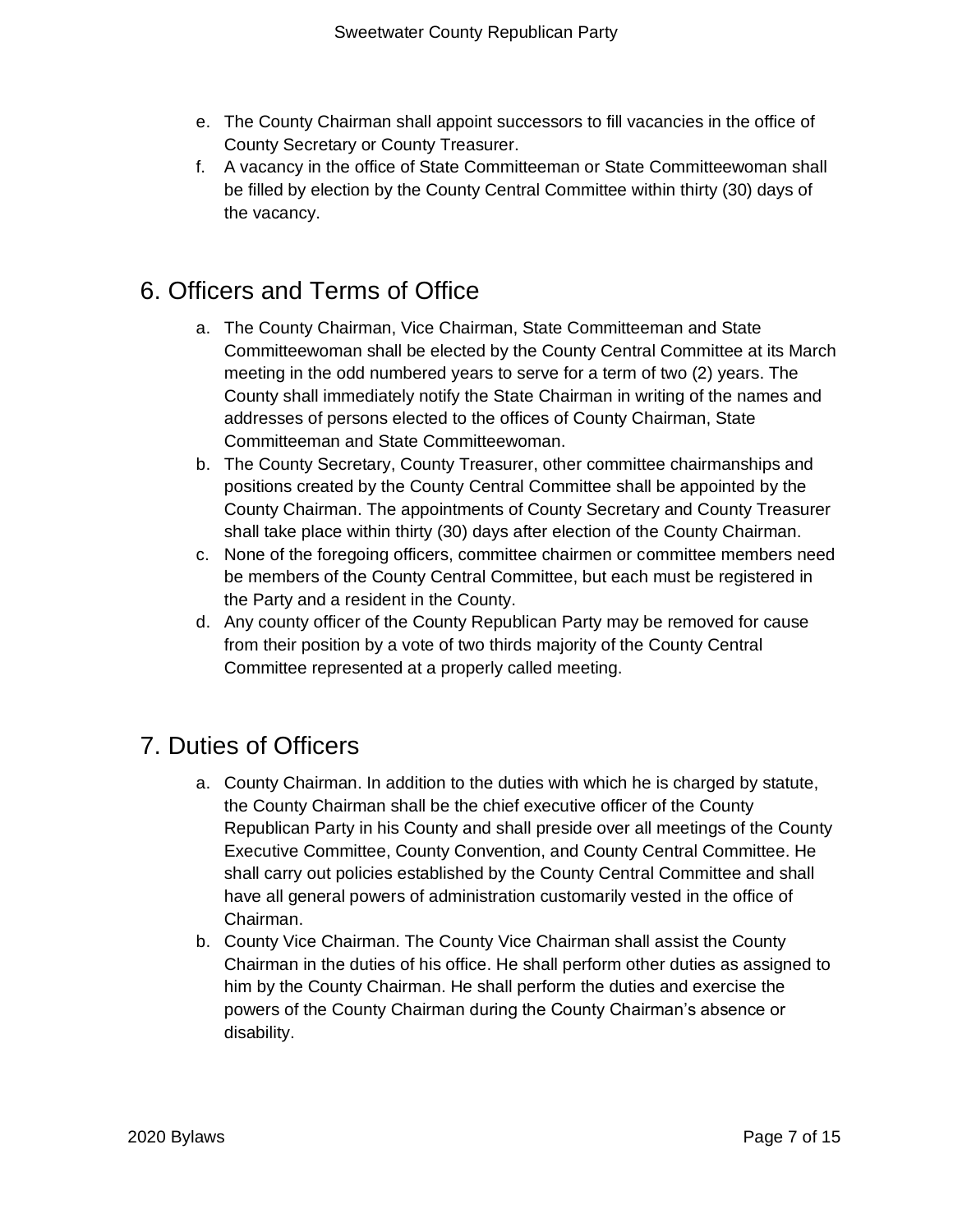- c. County Secretary. The County Secretary shall keep the minutes of all meetings of the County Central Committee, County Convention, and County Executive Committee and shall serve on the County Credentials Committee.
- d. County Treasurer. The County Treasurer shall be responsible for money received and disbursed by the County Republican Party.

## <span id="page-7-0"></span>8. County Committees

- a. The County Central Committee shall select a County Executive Committee and other committees and sub-committees as it from time to time may determine as proper, and it may delegate any of its powers to such a committee or subcommittees.
- b. The County Executive Committee shall consist of the elected and appointed officers of the County Central Committee and other persons as approved by the County Central Committee.
- c. The County Executive Committee shall have, but not be limited to, the following powers:
	- i. To fill vacancies in the office of Precinct Committeeman and Precinct Committeewoman and delegates or alternates to the National Convention unless otherwise provided by the County Bylaws.
	- ii. To ratify emergency actions taken by the County Chairman.
	- iii. To further the interests of the Wyoming Republican Party.

## <span id="page-7-1"></span>9. Voting

- a. Only properly elected, selected or appointed Precinct Committeemen and Precinct Committeewomen shall be entitled to vote at Central Committee meetings. All County Central Committee members in office on the date the notice of a County Central Committee meeting is published shall be allowed to vote at the meeting.
- b. In the event the County Chairman is also a Precinct Committeeman or Precinct Committeewoman, he shall be entitled to vote his vote as a Precinct Committeeman or Precinct Committeewoman.

## <span id="page-7-2"></span>10. Conduct of County Central Committee Meetings

- a. Presiding Officer. The County Chairman shall preside over all meetings of the County Central Committee.
- b. Voting by Chairman. If two (2) consecutive tie votes on a question occur, the County Chairman shall, at his discretion, exercise his right to vote as Chairman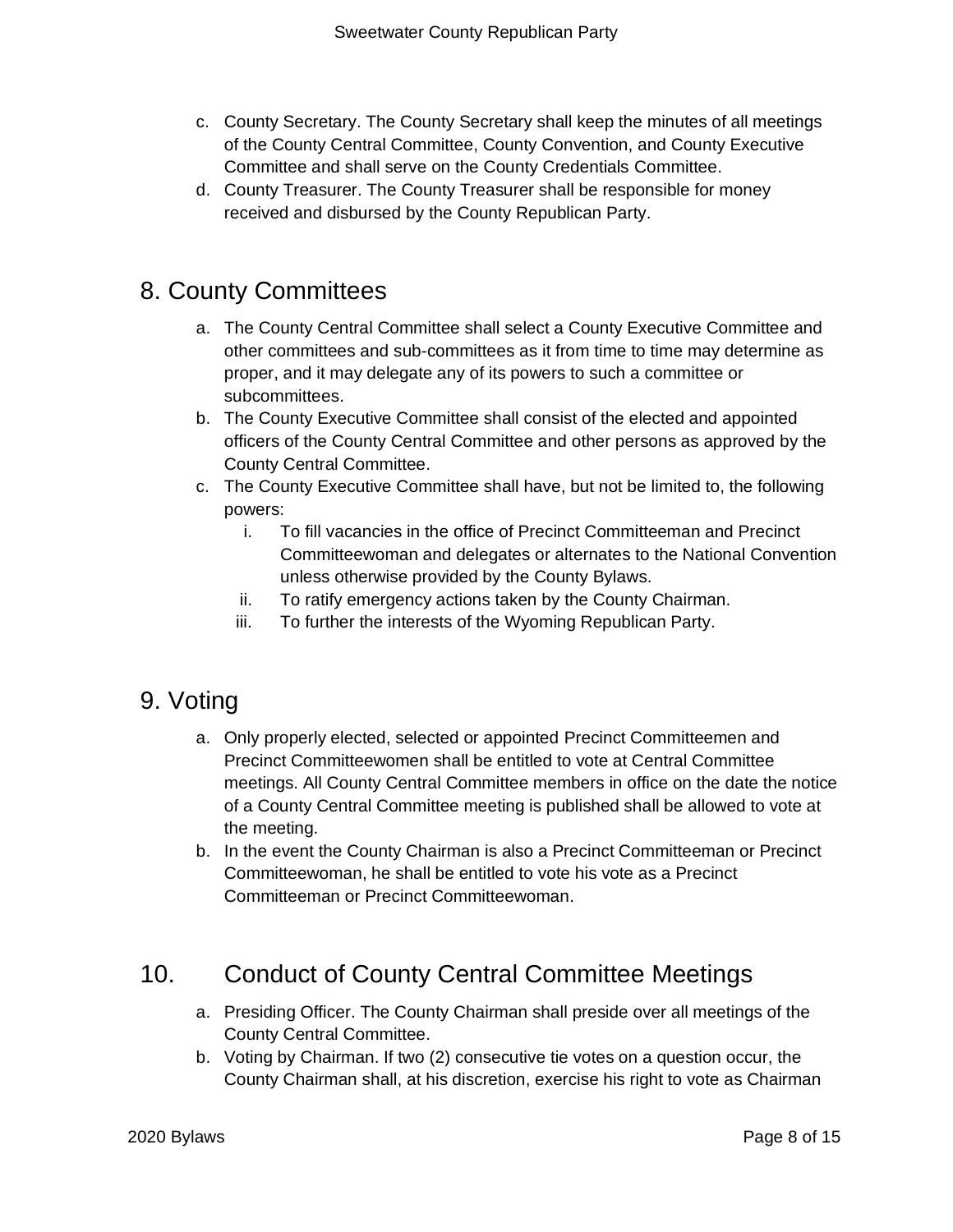as provided by Robert's Rules of Order to break the tie or to decide the vote casting lots.

## <span id="page-8-0"></span>11. Proxy Votes

a. Vote by proxy may be allowed at a meeting of the County Central Committee. A person holding a proxy for an absent Precinct Committeeman or Precinct Committeewoman must be a resident of the same precinct as the member he represents and be a registered Republican. No person shall be allowed to vote more than two (2) proxies.

## <span id="page-8-1"></span>Article IV - County Convention

#### <span id="page-8-2"></span>1. Membership

- a. Delegates to the County Convention shall be the members of the County Central Committee and those chosen by caucuses of the several precincts within each County. All County Convention Delegates and Alternates shall at the time of the call for the County Convention be residents of the precinct they represent and registered Republicans.
- b. If the prescribed number of Delegates is not duly elected by Precinct Caucuses in certain precinct(s), the County Chairman with approval of the majority of the County Executive Committee is authorized to appoint the prescribed number of Delegates from the precinct(s) to the County Convention.
- c. Each Precinct Caucus may also choose alternate Delegates equal in number to its allotted Delegates and shall designate the priority in which the Alternates shall replace absent Delegates.
- d. If Precinct Committeeman or Committeewoman vacancies exist at the time of the Precinct Caucus, the Precinct Caucus may elect Delegates equal in number to the vacancies.

## <span id="page-8-3"></span>2. Precinct Caucus

- a. Precinct Caucuses shall be held not more than twenty five (25) days nor less than ten (10) days prior to the County Convention or as provided by County Bylaws.
- b. The County Chairman shall issue the call for the Precinct Caucuses by publishing a notice of the number of Delegates to be selected from each precinct, the date, time, and place for each caucus in a newspaper(s) of general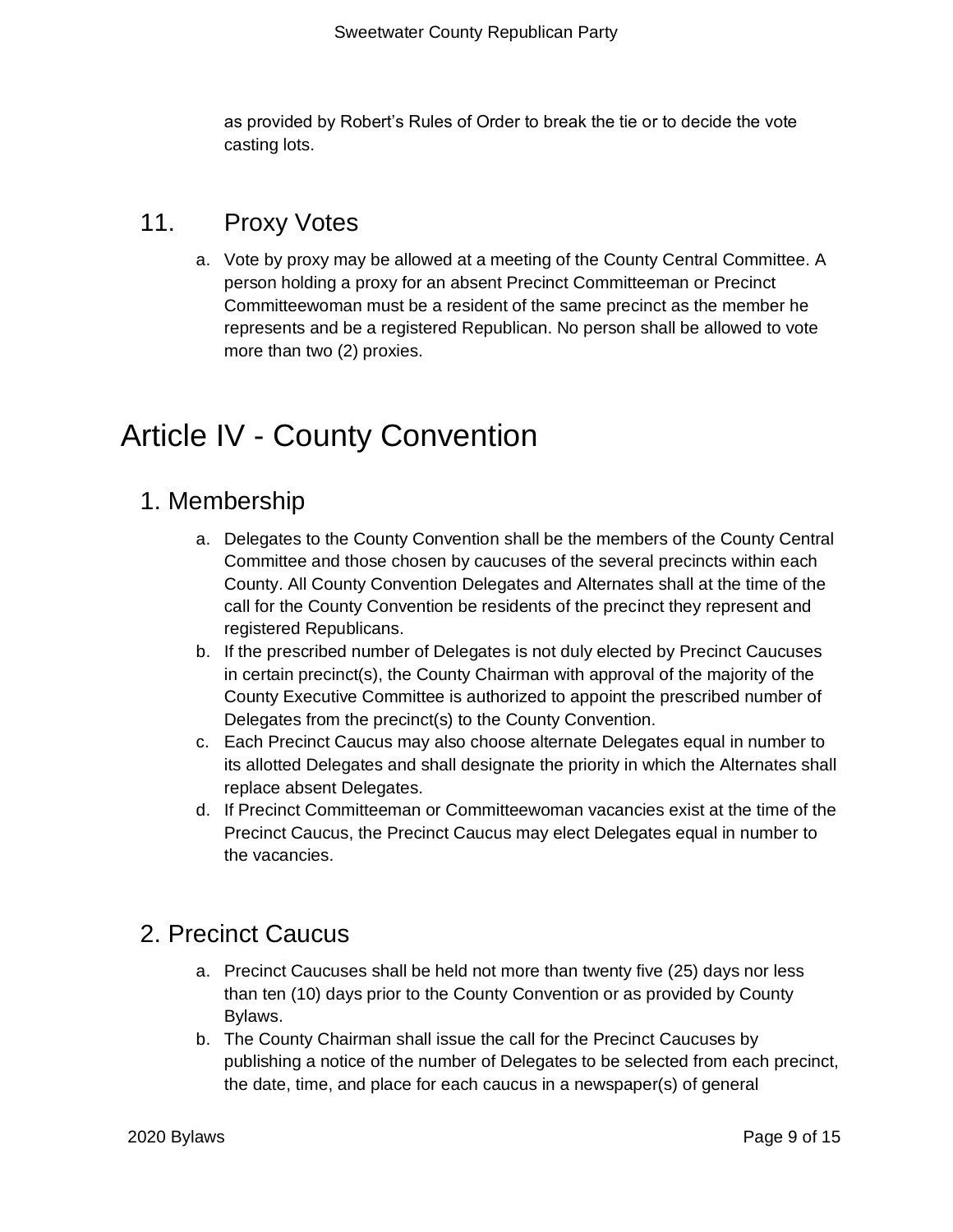circulation in the County not less than ten (10) days prior to the Precinct Caucuses.

- c. Several Precinct Caucuses may be held in a single location. All Republicans who have registered within the precinct at the dates of the call of the Precinct Caucus shall be entitled to participate and vote at the Precinct Caucus.
- d. Proof of such residence and registration shall be by the County Clerk's voter list as of the date of the call of the precinct caucus.

## <span id="page-9-0"></span>3. Apportionment of Precinct Delegates To County Convention

- a. The County Bylaws may designate the total number of Delegates to be elected to the County Convention. If the County Bylaws do not designate the total number of Delegates to be elected to the County Convention, the County Executive Committee is authorized to designate that number.
- b. The Delegates to which each precinct shall be entitled at the County Convention shall be determined, as nearly as possible, in proportion to the total votes cast in each precinct for the Republican candidate for the office of U.S. House of Representatives at the preceding general election.
- c. Each precinct shall be entitled to at least two (2) Delegates.

## <span id="page-9-1"></span>4. Conduct of Precinct Caucuses

- a. Either a Precinct Committeeman or Precinct Committeewoman in attendance at the Precinct Caucus shall be elected Caucus Chairman.
- b. In the event there is neither a Precinct Committeeman nor a Precinct Committeewoman in attendance, those assembled and qualified to vote shall elect from among them a person to serve as Caucus Chairman.
- c. The Chairman shall take nominations of qualified Republicans residing within the precinct to be Delegates or Alternates to the County Convention and shall call for any Resolutions, Platform planks or County or State Bylaw changes to come before the caucus.
- d. The election of Delegates and Alternates shall be by secret ballot, if desired by anyone in attendance at the Precinct Caucus.
- e. The Caucus Chairman shall, within the next five (5) days, certify in writing to the County Chairman the names of those elected Delegates and Alternates to the County Convention from that precinct, and all Resolution, Platform planks and County or State Bylaw changes proposed by the Precinct Caucus.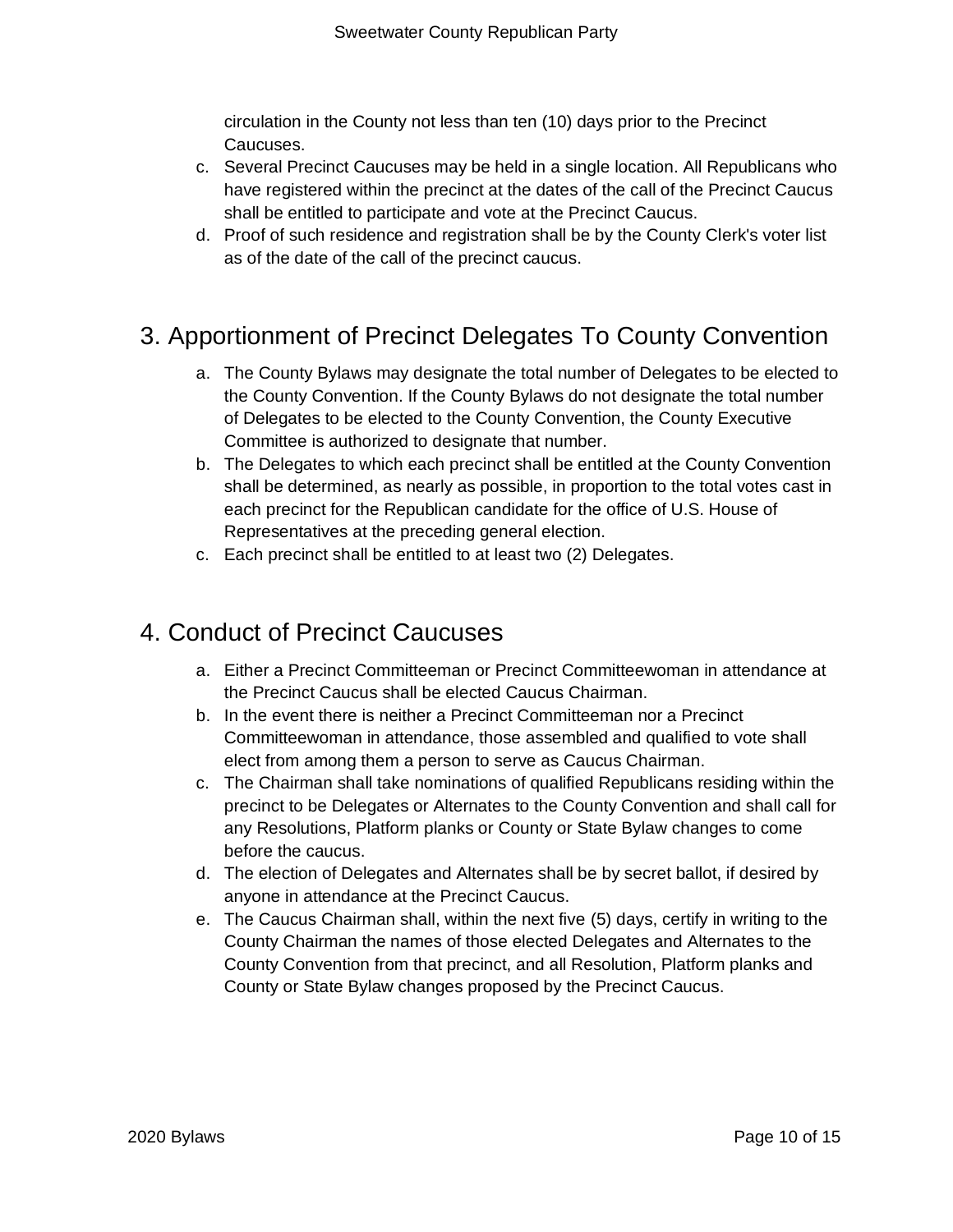## <span id="page-10-0"></span>5. Meeting

a. The State Central Committee shall determine the date(s) of the County Conventions consistent with state statutes.

## <span id="page-10-1"></span>6. Notice of Meeting

a. Notice of the County Convention shall be published in an official County newspaper or other media outlet, no later than fifteen (15) days prior to the County Convention.

#### <span id="page-10-2"></span>7. Powers

- a. The Delegates to a County Convention shall have, but not be limited to, the following powers:
	- i. To adopt or amend the Bylaws of the County Party
	- ii. To elect the Delegate and/or Alternate to the Republican National Convention.
	- iii. To adopt Resolutions and Platform planks which shall be submitted to the State Convention.
	- iv. To propose changes to the State Party Bylaws, which shall be submitted to the State Convention.

## <span id="page-10-3"></span>8. Conduct of County Convention

- a. Presiding Officer. The County Chairman properly elected at the prior March meeting of the County Central Committee, his successor, or his designee, shall serve as Chairman of the County Convention. If two (2) consecutive tie votes on a question occur, the County Chairman, at his discretion, shall either vote to break the tie or decide the vote by casting lots, whether or not he is a Delegate to the County Convention.
- b. Quorum. Those Delegates attending a properly called County Convention shall constitute a quorum.
- c. Proxy Votes. Vote by proxy shall not be allowed at a County Convention.
- d. Unit Rule. The unit rule method of voting shall not be adopted by any County Convention.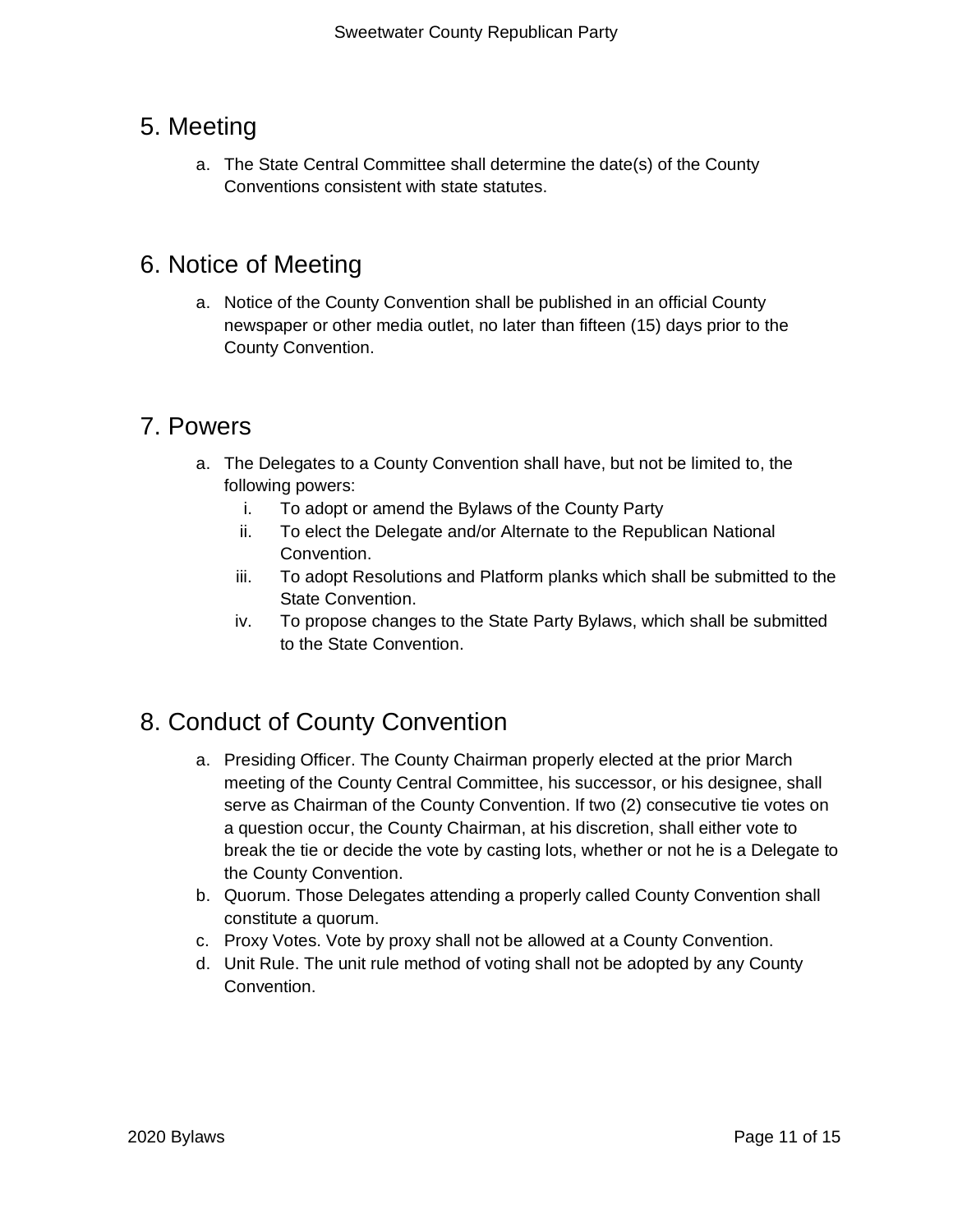## <span id="page-11-0"></span>9. Committees

- a. Credentials Committee shall act at the County Convention. A Bylaws Committee, Platform Committee, Resolutions Committee, Nominating Committee and other committees may act at the County Convention. The powers and duties of committees, if formed, shall be as follows:
	- i. Credentials. The Credentials Committee shall consist of the County Secretary and other members appointed by the County Chairman. The committee shall be responsible for examining and certifying credentials of all Delegates and Alternates to the County Convention.
	- ii. Bylaws. The Bylaws Committee shall consist of members appointed by the County Chairman. The Committee shall meet at least one (1) week prior to the County Convention or as provided by County Bylaws to draft and propose revisions to the County and/or State Bylaws to be presented to the County Convention. However, nothing shall preclude any Delegate from submitting additional County or State Bylaw revisions from the floor, in writing, at the County Convention.
	- iii. Platform. The Platform Committee shall consist of members appointed by the County Chairman. The Committee shall meet at least one (1) week prior to the County Convention or as provided by County Bylaws, to draft platform proposals pertaining to timeless principles of the Republican Party to be presented to the County Convention. However, nothing shall preclude any Delegate from submitting additional platform proposals from the floor, in writing, at the County Convention.
	- iv. Resolutions. The Resolutions Committee shall consist of members appointed by the County Chairman. The committee shall meet at least one (1) week prior to the County Convention or as provided by County Bylaws. The committee shall be responsible for drafting resolutions, acting on specific issues of the day, governed by the principles articulated in the Party Platforms to be presented to the County Convention. However, nothing shall preclude any Delegate from submitting additional resolutions from the floor, in writing, at the County Convention.
	- v. Nominating. The Nominating Committee shall consist of members appointed by the County Chairman. The committee shall meet at least one (1) week prior to the County Convention or as provided by County Bylaws, to prepare a slate of nominations for Delegates and Alternates to the State Convention to be presented to the County Convention. In any year in which the Republican National Convention will be called, the committee may, at its meeting prior to the County Convention, prepare a slate of nominations for Delegates and/or Alternates to the Republican National Convention (as designated by Article VI 8, National Delegates And Alternates, of these Bylaws) to be presented to the County Convention. However, nothing shall preclude any Delegate from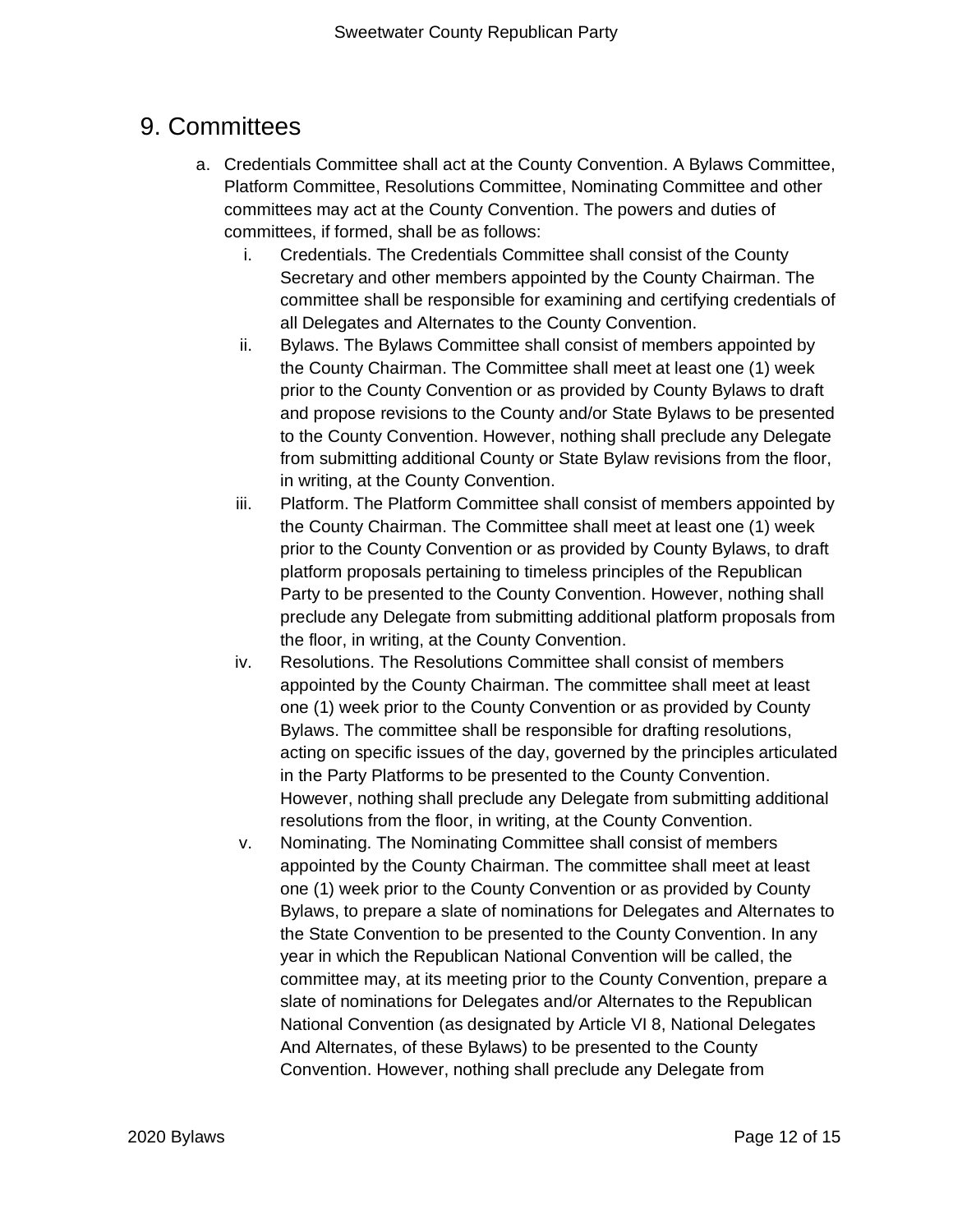submitting additional qualified nominations from the floor at the County Convention.

b. Platforms, Resolutions and Bylaws adopted at the County Conventions shall be submitted to the Executive Director of the State Party no later than thirty days prior to the State Convention. Failure to submit the adopted Platforms, Resolutions and Bylaws by this deadline may result in those not being considered by State Convention Committees.

## <span id="page-12-0"></span>10. Order of Business

- a. The order of business at the County Republican Convention shall be as follows:
	- i. Call to order by the County Chair
	- ii. Report of the Credentials Committee
	- iii. Report of the Bylaws Committee
	- iv. Report of the Platform Committee
	- v. Report of the Resolutions Committee
	- vi. Report of the Nominating Committee
	- vii. Elections
	- viii. Other Business
	- ix. Adjournment
- b. The County Chairman, at his discretion, may change the order of business prior to convening the Convention. After the Convention is convened, the order of business may be changed by a majority vote of the Delegates.

## <span id="page-12-1"></span>11. Roll Call Votes

- a. A roll call vote ("Yeas" and "Nays") or a secret ballot vote upon any question presented at the County Convention may be ordered by the County Chairman or can be compelled by a majority vote of the Delegates.
- b. A request for a roll call vote or a secret ballot vote must be sought before the question is first voted upon. The preceding in no way interferes with the right of a Delegate to request a standing vote on questions presented to the County Convention.

## <span id="page-12-2"></span>12. National Delegates and Alternates

a. The Sweetwater County Republican Party will, at County Conventions held during Presidential election years, elect a National Delegate and/or Alternate to attend the Republican National Convention, in accordance with the rules and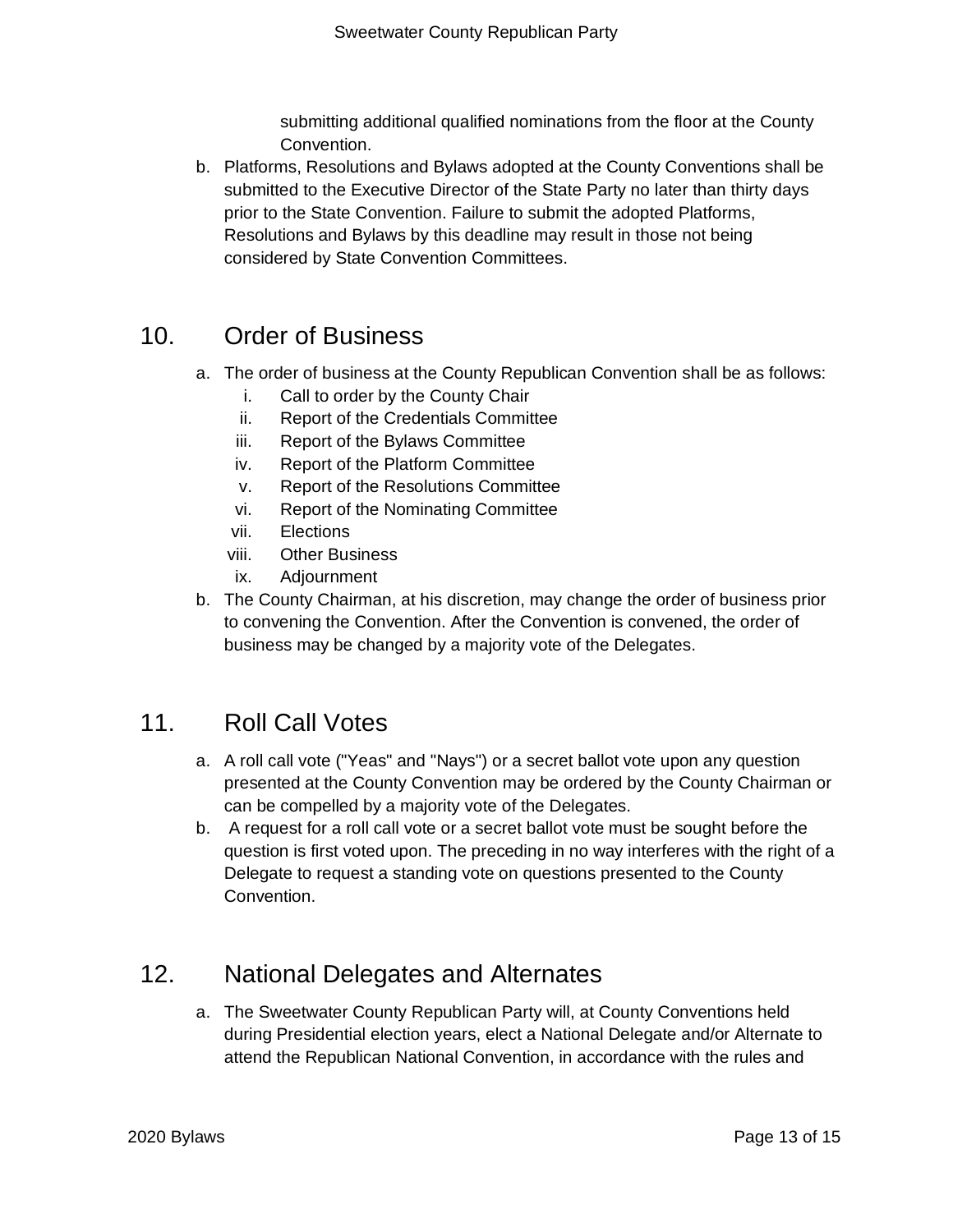bylaws of the Wyoming Republican Party and the Republican National Committee.

- b. National Delegates and/or Alternates elected by the County Convention shall be residents of Sweetwater County, and shall be registered Republicans as of the date of the call for the County Convention.
- c. Performance Bond
	- i. Nominees seeking election to the position of National Delegate and/or Alternate to the Republican National Convention are required to deposit a performance bond with the Treasurer of the Sweetwater County Republican Party prior to the election.
		- 1. The amount of the performance bond shall be determined by the Sweetwater County Executive Committee, but shall not exceed \$500.
		- 2. The funds shall be in the form of cash, money order, or cashiers check. Other forms of payment may be approved by the Treasurer.
		- 3. Any nominee that fails to deposit a performance bond as required under this section shall not be eligible for election.
	- ii. If a nominee is not elected to be a National Delegate and/or Alternate, the deposited performance bond will be immediately refunded by the treasurer, in full, at the conclusion of the County Convention.
	- iii. If a nominee is elected to be a National Delegate and/or Alternate and fulfills their duty to attend the Republican National Convention and satisfactorily represents their County and State Party, the deposited performance bond shall be promptly refunded, in full, at the next County Central Committee meeting.
	- iv. If a nominee is elected to be a Delegate and/or Alternate but fails to attend the Republican National Convention, or fails to satisfactorily fulfill their duty to represent their County or State Party while at the convention, as determined by the Sweetwater County Executive Committee, the deposit will be forfeited.
- d. Prior to election, all nominees for National Delegate and/or Alternate shall notify the County Convention, in the form of a written pledge:
	- i. which Republican Presidential candidate they support; or,
	- ii. that they agree to pledge their support to a Republican Presidential candidate chosen by the County Convention; or,
	- iii. that they intend to remain unbound, reserving their right to declare their support for a Republican Presidential candidate at a future time.
- e. Once elected as a National Delegate and/or Alternate, pledges of support to a Republican Presidential candidate will be considered binding until such time as the candidate they are bound to withdraws from the presidential race, or suspends their campaign.